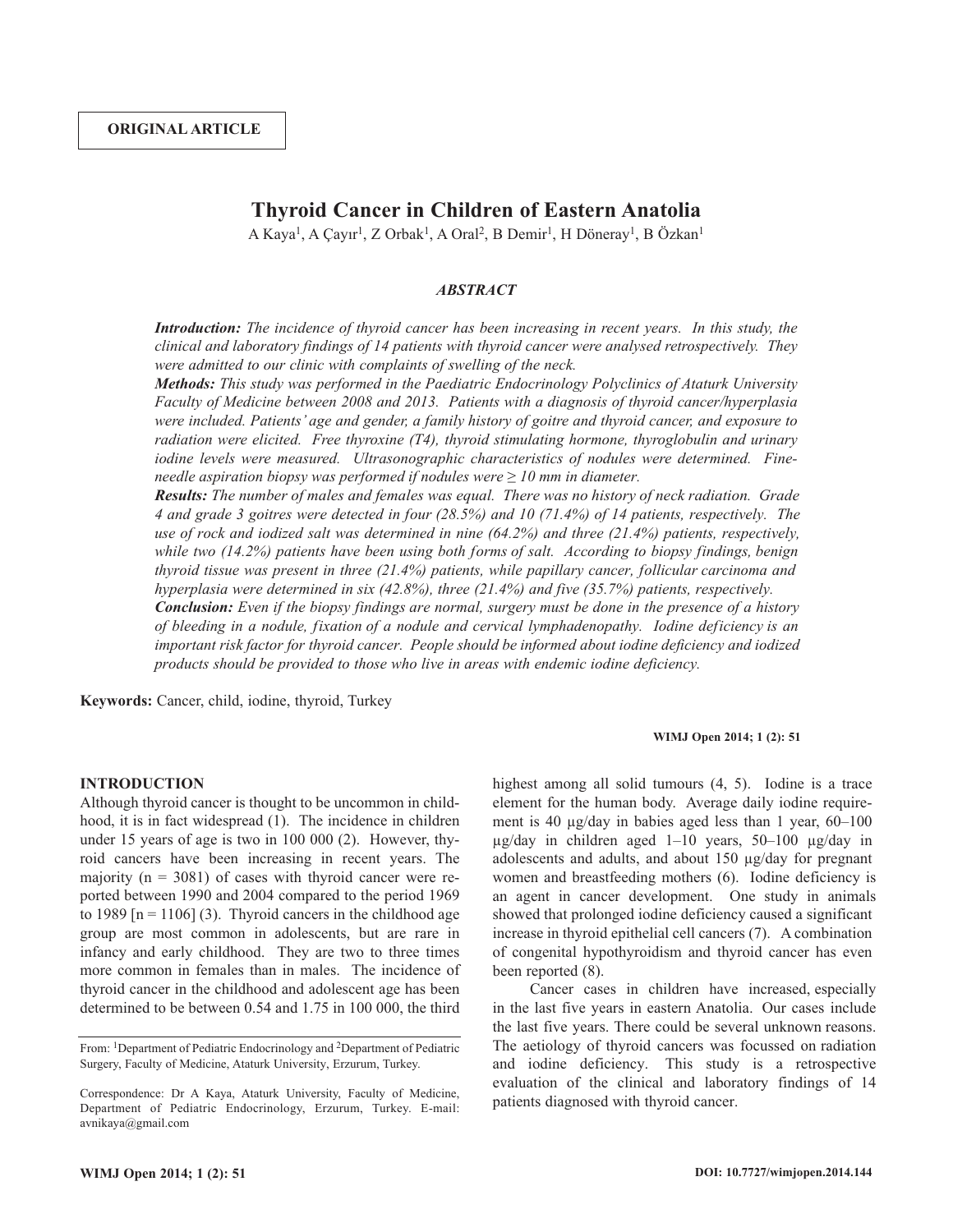# **SUBJECTS AND METHODS**

In this retrospective study, data on 14 patients diagnosed with thyroid cancer/hyperplasia during the 2008–2013 period at the Pediatric Endocrinology Clinic, Ataturk University Department of Pediatric Endocrinology, were reviewed. Data including patients' age and gender, a family history for goitre and thyroid cancer, exposure to radiation and the final diagnosis were obtained from the patients' files. Free thyroxine [FT4] (n: 0.9–1.7 ng/dL), thyroid stimulating hormone [TSH] (n: 0.6–5.8 µIU/mL) and thyroglobulin [TG] (n: 0–72 ng/mL) levels were measured by immunoassay method (DXI 800 Immunoassay System; Beckman Coulter, Inc., USA). Urinary iodine levels (n: 10–20 µg/dL) were determined by the spectrophotometric method. Serum antimicrosomal and antithyroid antibodies were measured by indirect haemagglutination.

Thyroid ultrasound and scintigraphy were performed in all cases. The sonographic features of thyroid nodules with respect to size, number, echogenicity, solid/cystic status, increased haemorrhage and presence or absence of calcification were analysed. Thyroid gland homogeneity and cervical lymphadenopathy characteristics were also noted. Nodule was present in all patients, thus scintigraphy and fine-needle aspiration biopsy (FNAB) was performed on all of them. The scintigraphic features of thyroid nodules were termed hot or cold based on increased or decreased radiotracer uptake. Criterion for an FNAB was the largest nodule, diameter  $\geq$  10 mm; FNABs were performed by a radiologist under ultrasound guidance. Following application of a local anaesthetic (lidocaine HCl 20 mg/mL + epinephrine HCl 0.0125 mg/mL), 20G size needle attached to 20 mL syringes was used to obtain the samples. An average of six (4–8 samples) separate aspirates was collected in each case. The cytological material was smeared onto slides. Approximately half of the slides were immediately fixed with 95% ethylalcohol and stained with Papanicolaou stain. The other slides were air-dried to be stained with Wright-Giemsa. The adequacy and classification of thyroid aspirates were analysed and evaluated using the Bethesda System for Reporting Thyroid Cytopathology. The cases with hypothyroidism at admission and those exposed to surgery were started on thyroid hormone therapy at 100 microgram/m2 per day. Results are given as percentages.

# **RESULTS**

The mean patient age was 13.3 years (range 10–16 years). The number of males and females was equal: seven patients (50%) were female and seven (50%) male. Although none of the patients had a history of radiation exposure to the neck area, four (28.5%) patients had chest X-rays previously. Only one (7.1%) patient had a positive family history for thyroid cancer (papillary cancer), while five (35.7%) patients had a family history of goitre. The use of rock and iodized salt was determined in nine (64.2%) and three (21.4%) of 14 patients, respectively, while two (14.2%) patients have been

using both forms of salt. Grade 4 and grade 3 goitres were detected in four (28.5%) and 10 (71.4%) patients, respectively. Hypothyroidism was determined in nine patients (64.2%). Hyperthyroidism was determined in one patient (7.1%) who was treated with methimazole and propranolol. Three (21.4%) patients had normal urinary iodine level, while eight (57.1%) patients had urinary iodine level lower than normal. Urinary iodine levels could not be investigated in three (21.4%) patients. Antimicrosomal and antithyroid antibodies were negative in all cases. At scintigraphy, seven (50%) hypoactive nodules, five (35.7%) hyperactive nodules and two (14.2%) hypo-hyperactive nodules were identified. A single nodule was present in four (28.5%) patients, while multiple nodules were determined in 10 (71.4%) patients. The nodules were cystic in nine (64.2%) patients and solid in three (21.4%) patients. Bleeding within nodule was observed in all cases except for three (21.4%) patients with unavailable data. The thyroid gland was homogeneous in seven (50%) and heterogeneous in six (42.8%) patients, while there was no information for one (7.1%) patient. Calcification was determined in four (28.5%) of 14 patients. Eight (57.1%) patients had cervical lymphadenopathy. According to biopsy findings, benign thyroid tissue was detected in three (21.4%) patients, while papillary cancer, follicular carcinoma and hyperplasia were determined in six (42.8%), three (21.4%) and five (35.7%) of the patients, respectively. Three patients with normal histopathologic findings were operated on due to increased bleeding, fixation of a nodule and presence of cervical lymphadenopathy. The patients had a total or subtotal thyroidectomy and then  $100 \mu g/m^2$ /day L-thyroxine was given. The patients remained on follow-up at outpatient clinics. Thyroid hormone and TG levels were checked every three months. Thyroid ultrasound was performed every three months and total body scintigraphy was done initially. When a residual or metastatic tissue was determined, radioactive iodine 131 therapy was given (cases 7 and 13). All the patients are apparently healthy and none of them has died. The patients' clinical and laboratory findings are shown in Table 1. Clinical characteristics of nodules are presented in Table 2.

### **DISCUSSION**

Modest differences in iodine intake do not affect thyroid cancer incidence or the distribution of subtypes (9). Endemic iodine deficiency has been described in many parts of Turkey and particularly in mountainous regions. The eastern Anatolia region is also mountainous and one of the most common iodine-deficient regions in Turkey. Iodine prophylaxis has been provided in Turkey since 1998 with the iodination of salt. Urinary iodine clearance is a direct marker of nutritional intake. A correlation has been determined between endemic goitre formation and urinary iodine clearance (10, 11). Eight patients had urinary iodine levels lower than normal. There were only three patients using iodized salt. Two patients have been using both rock and iodized salt. This situation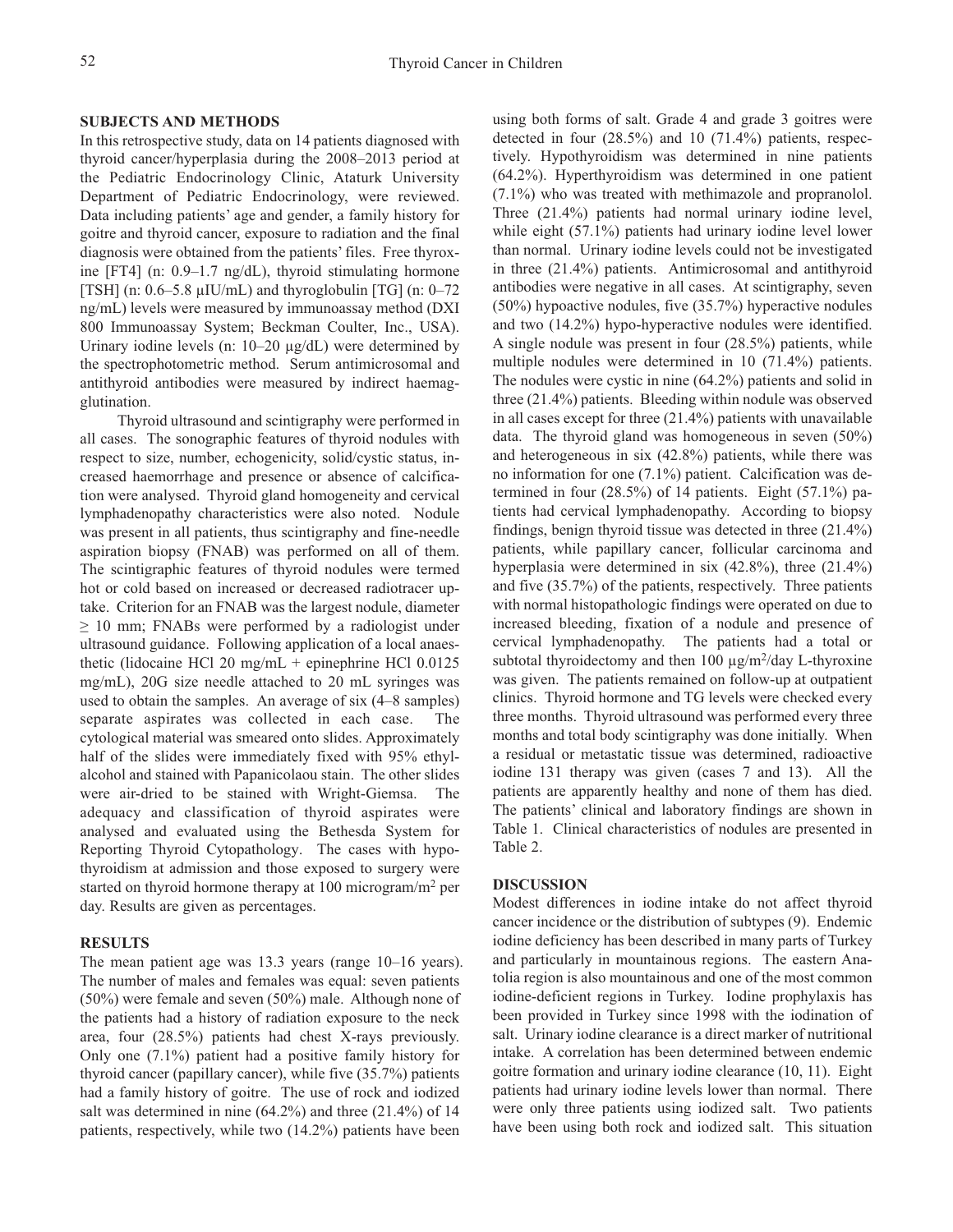| Table 1: |              | Clinical and laboratory ci  | haracteristics of patient |      |     |            |   |  |
|----------|--------------|-----------------------------|---------------------------|------|-----|------------|---|--|
| Cases    | $_{\rm age}$ | History of Goitre in Goitre |                           | Salt | FT4 | <b>TSH</b> | Ľ |  |

| Cases              | (years)<br>Gender<br>Age | <b>History of</b><br>radiation                                                                                | the family<br>Goitre in | Goitre<br>grade | Salt                         | $(0.9 - 1.7)$<br>$\mathrm{ng/dL})$<br>FT <sub>4</sub> | $(0.6-5.8$ µIU/mL)<br><b>TSH</b> | $\frac{(0-72)}{ng/mL}$<br>Ľ | levels (10-<br>20 µg/dL)<br>Urinary<br>iodine | Scintigraphy               | <b>FNAB</b> | Pathology               | Recurrence    |
|--------------------|--------------------------|---------------------------------------------------------------------------------------------------------------|-------------------------|-----------------|------------------------------|-------------------------------------------------------|----------------------------------|-----------------------------|-----------------------------------------------|----------------------------|-------------|-------------------------|---------------|
| Case 1             | IS/M                     | $+ (chestX-ray)$                                                                                              | I                       | 4               | rock salt                    | $0.8*$                                                | 13.8*                            | 37                          | $7.8*$                                        | Hyperactive<br>Hypoactive/ | Normal      | Papillary cancer        | $\frac{1}{2}$ |
| Case 2             | 11/M                     |                                                                                                               | $^{+}$                  | 4               | salt/rock<br>iodized<br>salt | $0.5*$                                                | 5.3                              | 1000*                       | 11.2                                          | Hyperactive                | Hyperplasia | Papillary cancer        | $\frac{1}{2}$ |
| E<br>Case          | N01                      | Ï                                                                                                             | $^{+}$                  |                 | iodized<br>salt              | $\overline{1}$                                        | 2.6                              | $300*$                      | $8.6*$                                        | Hypoactive                 | Normal      | carcinoma<br>Follicular | $\frac{1}{2}$ |
| Case 4             | 11/F                     |                                                                                                               | I                       | $\sim$          | rock salt                    | $0.7*$                                                | 2.7                              | 1000*                       | $5.4*$                                        | Hyperactive<br>Hypoactive/ | Hyperplasia | carcinoma<br>Follicular | $\frac{1}{2}$ |
| ю<br>Case          | 12/F                     |                                                                                                               |                         |                 | rock salt                    | $0.8*$                                                | $6.7*$                           | 34.4                        | 14.3                                          | Hyperactive                | Hyperplasia | Hyperplasia             | $\frac{1}{2}$ |
| ۰<br>Case          | 14/F                     | $+$ (chest<br>$\mathbf{X}\text{-ray})$                                                                        | $\mid$                  |                 | rock salt                    | $0.5*$                                                | 3.1                              | $1000*$                     | $3.6*$                                        | Hyperactive                | Hyperplasia | Hyperplasia             | $\tilde{z}$   |
| Case 7             | 16/M                     |                                                                                                               | $\mid$                  |                 | rock salt                    | $\equiv$                                              | 2.2                              | 149*                        | $4.2*$                                        | Hypoactive                 | Normal      | Papillary cancer        | Yes           |
| $\infty$<br>Case   | <b>ISM</b>               |                                                                                                               | I                       |                 | rock salt                    | 0.9                                                   | $18.3*$                          | $175*$                      | 5.9*                                          | Hyperactive                | Hyperplasia | Papillary cancer        | $\gtrsim$     |
| $\bullet$<br>Case  | 15/F                     |                                                                                                               |                         |                 | salt/rock<br>iodized<br>salt | 0.9                                                   | 3.8                              | 83*                         | 12.6                                          | Hypoactive                 | Hyperplasia | carcinoma<br>Follicular | $\tilde{z}$   |
| Case 10            | 13/M                     |                                                                                                               | L                       |                 | rock salt                    | $0.8*$                                                | $6.9*$                           | 32.7                        | $9.5*$                                        | Hypoactive                 | Hyperplasia | Papillary cancer        | $\frac{1}{2}$ |
| Case 11            | 16/M                     | $+$ (chest<br>$\mathbf{X}\text{-ray})$                                                                        | $\, \vert \,$           | $\sim$          | iodized<br>$_{\rm salt}$     | $\equiv$                                              | $7.2*$                           | $1000*$                     | $8.2*$                                        | Hypoactive                 | Hyperplasia | Hyperplasia             | $\tilde{z}$   |
| Case 12            | 12F                      |                                                                                                               | $\vert$                 | $\sim$          | rock salt                    | $2.1*$                                                | $0.04*$                          | $1000*$                     |                                               | Hyperactive                | Hyperplasia | Hyperplasia             | Ş             |
| Case 13            | 13/F                     | $+$ (chest<br>$\mathbf{X}\text{-ray})$                                                                        | $\mid$                  |                 | iodized<br>tk                | 1.51                                                  | 2.15                             | $205*$                      | $\overline{\phantom{a}}$                      | Hypoactive                 | Hyperplasia | Papillary cancer        | Yes           |
| Case $14$ $14$ $F$ |                          |                                                                                                               | $^{+}$                  | 3               | rock salt                    | $0.8*$                                                | 0.8                              | $1000*$                     | $\vert$                                       | Hypoactive                 | Hyperplasia | Hyperplasia             | ż             |
| *: out of range    |                          | FT4: free thyroxine; TSH: thyroid stimulating hormone; TG: thyroglobulin; FNAB: fine-needle aspiration biopsy |                         |                 |                              |                                                       |                                  |                             |                                               |                            |             |                         |               |
|                    |                          |                                                                                                               |                         |                 |                              |                                                       |                                  |                             |                                               |                            |             |                         |               |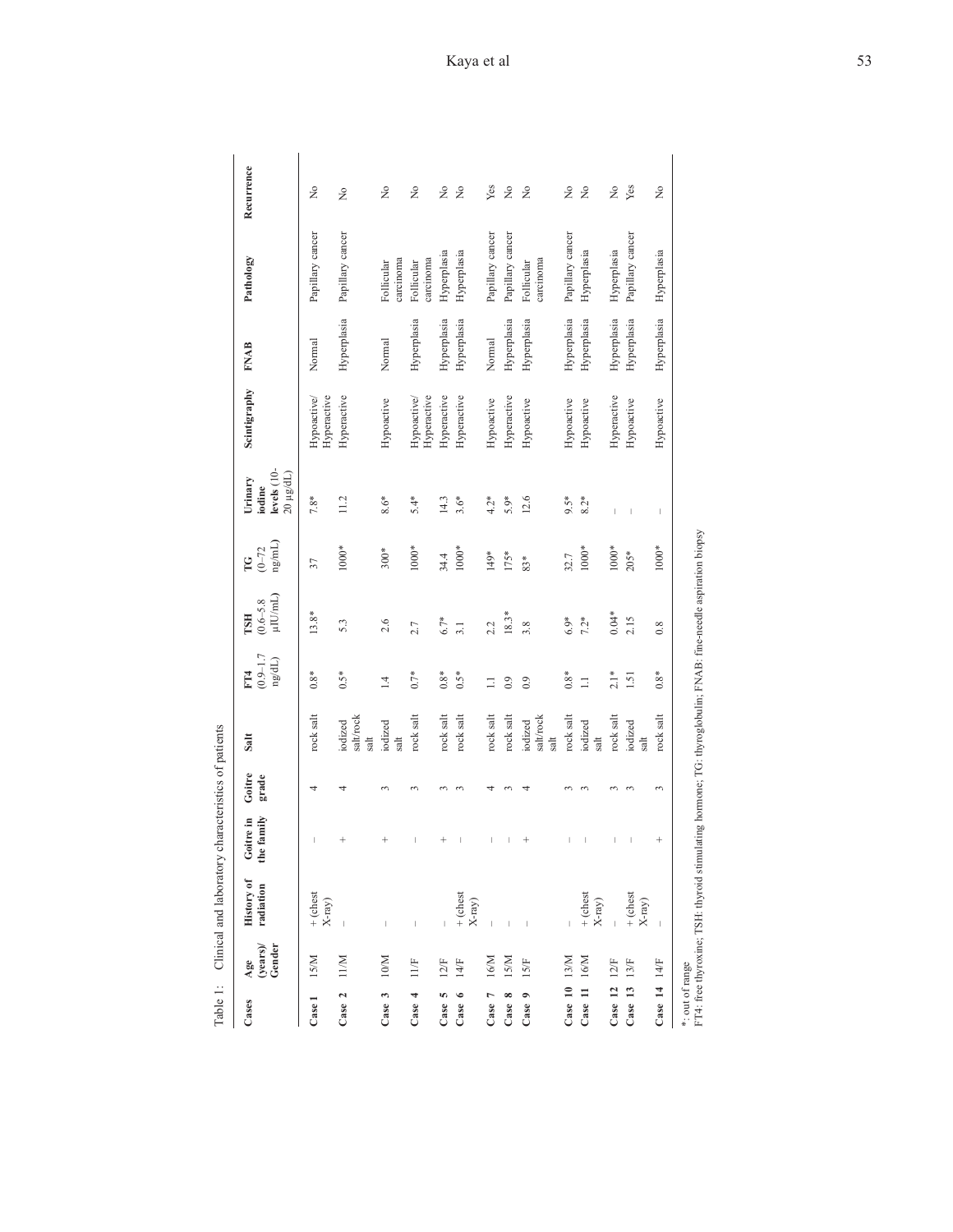| Case    | Largest<br>diameter of<br>a thyroid | Single/<br><b>Multiple</b> | <b>Echogenicity</b>        | Solid/<br>Cystic | Hyperaemia     | Homogeneous/<br><b>Heterogeneous</b> | Calcification            | Cervical<br>lymphadenopathy | Pathology            |
|---------|-------------------------------------|----------------------------|----------------------------|------------------|----------------|--------------------------------------|--------------------------|-----------------------------|----------------------|
|         | nodule<br>(mm)                      |                            |                            |                  |                |                                      |                          |                             |                      |
| Case 1  | 22 x 31                             | Multiple                   | Hyperechogen               | Solid            | Yes            | Heterogeneous                        |                          | No                          | Papillary cancer     |
| Case 2  | 17 x 27                             | Multiple                   | Isoechoic                  | Cystic           | Yes            | Heterogeneous                        | ٠                        | N <sub>0</sub>              | Papillary cancer     |
| Case 3  | 25 x 14                             | Single                     | Hypoechogen                | Cystic           | Yes            | Homogeneous                          |                          | N <sub>o</sub>              | Follicular carcinoma |
| Case 4  | $23 \times 17$                      | Multiple                   | Isoechoic/<br>Hypoechogen  | Cystic           | Yes            | Homogeneous                          |                          | N <sub>0</sub>              | Follicular carcinoma |
| Case 5  | $14 \times 8$                       | Multiple                   | Isoechoic                  | Cystic           | Yes            | Homogeneous                          |                          | Yes                         | Hyperplasia          |
| Case 6  | 12 x 11                             | Multiple                   | Isoechoic                  | Solid            | Yes            | Heterogeneous                        | ٠                        | Yes                         | Hyperplasia          |
| Case 7  | 38 x 25                             | Multiple                   | Isoechoic                  | Solid            | Yes            | Homogeneous                          | ٠                        | Yes                         | Papillary cancer     |
| Case 8  | 21 x 17                             | Multiple                   | Isoechoic                  | Cystic           | Yes            | Heterogeneous                        | ٠                        | Yes                         | Papillary cancer     |
| Case 9  | 41 x 54                             | Single                     | $\overline{\mathcal{C}}$   | 2                | N <sub>0</sub> | Heterogeneous                        | $\overline{\phantom{a}}$ | Yes                         | Follicular carcinoma |
| Case 10 | 34 x 35                             | Multiple                   | Isoechoic/<br>Hyperechogen | Cystic           | Yes            | Heterogeneous                        | $^{+}$                   | Yes                         | Papillary cancer     |
| Case 11 | 29 x 22                             | Multiple                   | Hyperechogen               | $\overline{?}$   | N <sub>0</sub> | $\overline{?}$                       |                          | Yes                         | Hyperplasia          |
| Case 12 | $34 \times 30$                      | Multiple                   | Isoechoic/<br>Hypoechogen  | Cystic           | Yes            | Homogeneous                          | $^{+}$                   | N <sub>o</sub>              | Hyperplasia          |
| Case 13 | 28 x 28                             | Single                     | Hypoechogen                | Cystic           | Yes            | Homogeneous                          | $^{+}$                   | Yes                         | Papillary cancer     |
| Case 14 | $36 \times 43$                      | single                     | Isoechoic/                 | Cystic           | N <sub>0</sub> | Homogeneous                          | $^{+}$                   | N <sub>0</sub>              | Hyperplasia          |

Table 2: Clinical features of thyroid nodules

may result from the lower income of people who live in this region. People usually prefer using rock salt in spite of all warnings, because it is ten times cheaper than iodized salt. Additionally, iodine deficiency in some patients using the iodized salt suggests that the iodized salt is used in suboptimal amounts or is stored improperly at home. Indeed, moisture plays a critical role in the stability of iodine in the iodized salt. In particular, when salt is stored at a temperature characteristic of storage and distribution conditions in many developing countries, moisture absorbed by hygroscopic impurities is the major contributor to the rapid loss of iodine. Furthermore, a salt jar at home should be kept closed and in dark places. Otherwise sunlight may cause a decrease in bioefficiency of iodine in the iodized salt (12).

Although goitre is four times more frequent in women, thyroid cancer is more common in men (13). The female: male ratio was 1:1 in our study.

Presence of thyroid cancer in the family increases the risk of exposure to neck radiation in childhood (14). There was no exposure to radiation in the neck region in our cases. However, four patients had taken chest X-rays previously. A family history of goitre and papillary thyroid cancer was positive in four and one of the patients, respectively. None of the patients had Hashimoto's thyroiditis. Apart from iodine deficiency, any obvious risk factor for thyroid cancer in our cases was not determined. Family history of patients could be a risk factor; a goitre could also be a sign of iodine deficiency.

Thyroid cancers might be accompanied with hypothyroidism, euthyroidism or hyperthyroidism. Hypothyroidism was present in nine patients, euthyroidism in four and hyperthyroidism in one.

Ultrasound is the imaging technique of choice in thyroid pathologies. No radiological technique is as sensitive or specific in showing malignancy as an ultrasound (15, 16). Fine-needle aspiration biopsy should be performed in thyroid nodules with a diameter larger than 10 mm. This was the case in all patients. Nodules are very important in thyroid cancer development. The primary objective in cases of goitre must be to detect thyroid nodules. Risk of nodule development increases with age, iodine deficiency and a history of radiotherapy to the neck (17). Compared to adults, children with thyroid cancers are more likely to have a thyroid nodule (18). The risk of cancer development in a single nodule is 10–25% and 1–7% in multiple nodules (19). An ultrasound is the most appropriate technique for detecting nodules. Fine-needle aspiration biopsy is an economical, reliable, easily performed technique with a low risk of complication; in other words, the most efficient technique in distinguishing whether a nodule is benign or malignant in cases with a diameter  $\geq 10$  mm (20). There is a significant difference between solid and cystic nodules in terms of the risk of developing cancer. The risk of malignancy is 8% in solid nodules and 15%–25% in cystic nodules (21, 22). However, another study reported that there was no difference in these two nodule forms in terms of frequency of malignancy (23). In our study, nine patients (64.2%) had cystic nodules, while three (21.4%) had solid nodules.

Fine-needle aspiration biopsy sensitivity and specificity range from 65%–98% and 72%–100%, respectively and diagnostic accuracy of 95% has been reported (24, 25). Grade 3 goitre was present in ten patients and grade 4 in four. This may indicate that families lack sufficient information regarding the importance of goitres. Nodules were identified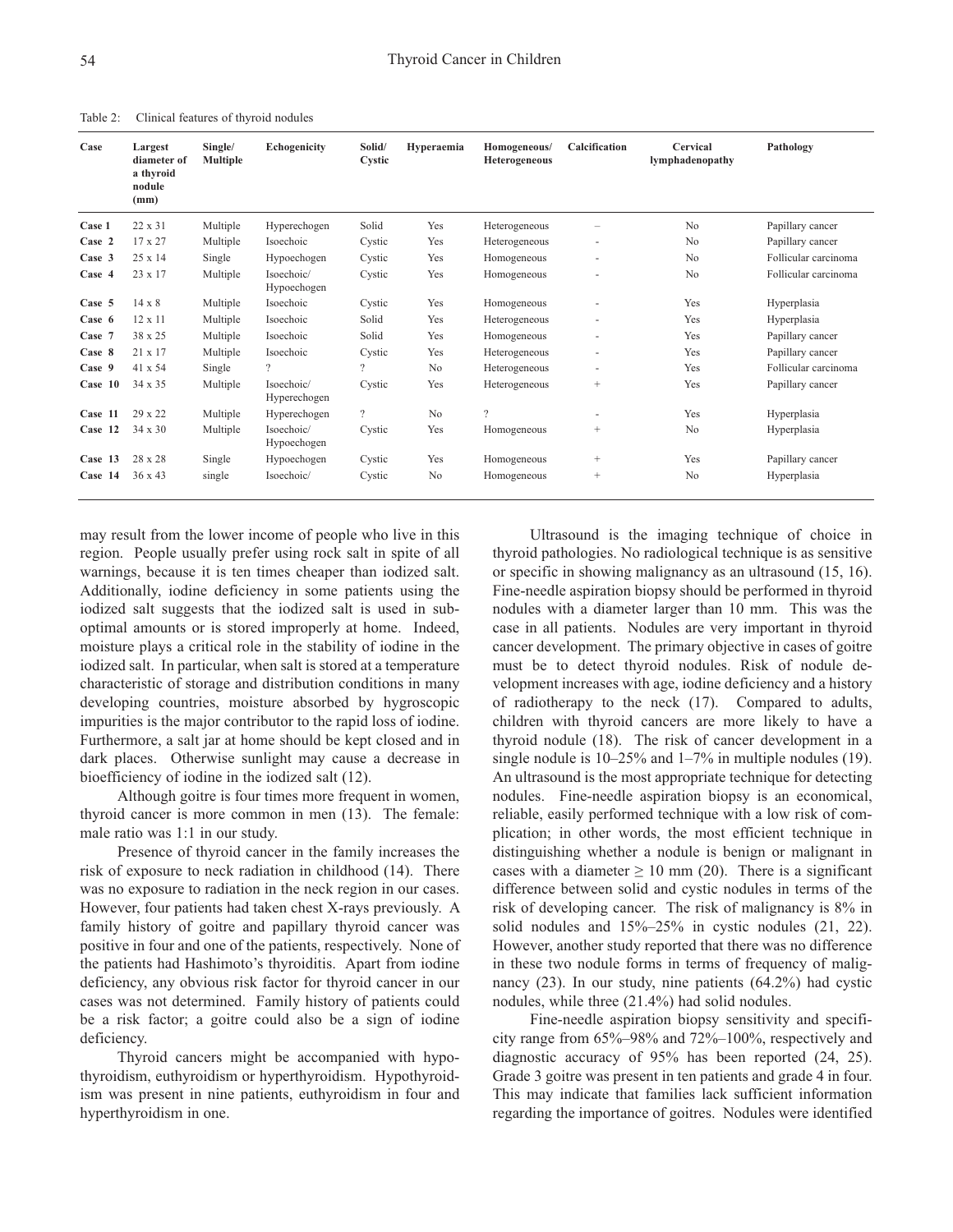at ultrasound in all our cases. Fine-needle aspiration biopsy was performed from nodules, and cases identified as hyperplasia were also operated on. Hyperplasia was described in five of these patients. Bearing in mind the transition from hyperplasia to cancer, it is important that these patients were identified as early stage thyroid cancer.

In another study, 41% of children with nodules in the thyroid gland subsequently developed cancer (26). Nodules adhering to surrounding tissue, growing rapidly, and painless cervical lymphadenopathy are the main criteria for malignancy (27, 28). Fine-needle aspiration biopsy negativity in children is not as reliable as that in adults in terms of absence of cancer. In addition, children with a precancerous thyroid nodule like hyperplasia are shown to have a greater risk of getting thyroid cancer compared to adults (26). In this series, cases with normal FNABs were operated on due to increased bleeding, fixation of a nodule and presence of cervical lymphadenopathy. Pathology results were compatible with papillary cancer in two and follicular cancer in one. Three patients had a normal biopsy, but this does not exclude malignancy. Thyroid cancer is not ruled out by a negative FNAB. This finding suggests that clinical and radiological findings in children with thyroid cancer are more reliable than FNAB. Similarly, previous studies have reported cancer in cases with normal FNAB at surgery (29, 30).

Furthermore, increased bleeding is correlated with malignancy in thyroid nodules (31). Bleeding in nodules was determined in 11 (84.7%) of our cases. Data were unavail-able for three cases.

Thyroid scintigraphy is routinely used to evaluate thyroid nodules. It has been proven that cold or hypofunctional thyroid nodules are associated with malignancy more than hot or hyperfunctional ones (32). In our study, scintigraphic analysis of the patients revealed seven hypoactive nodules, five hyperactive nodules and two hypohyperactive nodules (17). In our patients with papillary cancers, two had hyperactive nodules, while four had nodular hyperplasia.

Thyroglobulin is the tumour marker of differentiated thyroid cancer after total thyroidectomy and radioiodine ablation (33). Differentiated thyroid cancer is known to have an excellent prognosis after initial treatment with surgery and radioactive iodine 131 systemic therapy (34). If TSH serum levels are more than 30 mU/L, thyroid tissue can optimize radioiodine intake (35). All of the patients underwent subtotal and total thyroidectomy by a paediatric surgical team. After total thyroidectomy, L-thyroxine 100 µg/m<sup>2</sup>/day was given as a single oral dose. We used TG for tumour marker during the polyclinic control examination. Thyroglobulin levels in these cases were high, and residual thyroid tissue was determined on ultrasound and at thyroid scintigraphy. Four to six weeks after surgery, L-thyroxine treatment was stopped for 14 days. Total body scintigraphy was performed on patients with TSH levels over 30 µIU/mL. In

case of residual/recurrence/metastastic conditions seen in total body scintigraphy, radioactive iodine 131 therapy was given. Recurrence was seen in two cases (cases 7, 13). All our cases are still being monitored.

Although thyroid cancers exhibit a rapid course in children, they do not affect life span (36). Papillary carcinoma is the most commonly seen thyroid cancer (85%), followed by the follicular type (10%). Anaplastic and medullary carcinomas are seen at a level of 5%. The giant cell type of anaplastic carcinoma is the most malignant. Papillary cancer and follicular carcinoma were determined in six (42.8%) and three (21.4%) of our cases. None of the patients had medullar or anaplastic type carcinoma. Five patients had nodular hyperplasia. Surgery is the primary treatment in thyroid cancers. There is no statistically significant difference in complications among total, near total or subtotal thyroidectomy cases (37).

The prevalence of thyroid cancer in Turkey, like other countries, is rising. Childhood thyroid cancer was very rare previously. The incidence of thyroid cancer in the adult population in the east of Turkey was reported to increase after the Chernobyl accident in 1986. Our region is very close to Chernobyl. Additionally, our region is bordered by countries such as Armenia, Georgia and Iran that have nuclear power plants. We think that a radiation leakage might contribute to the increasing incidence. Furthermore, iodine tablets are known to protect the thyroid gland from radioactive pollution. This finding, together with a probable radiation leakage, may explain the rise in thyroid cancer incidence in our region.

In conclusion, iodine deficiency is likely to play a role in thyroid cancer and prevention is important. The thyroid glands of children coming from areas of endemic iodine deficiency must be examined by ultrasound. Cases with thyroid nodule must be monitored closely. A FNAB must be performed when a nodule diameter is  $\geq 10$  mm. Even if the biopsy findings are normal, surgery must be done in the presence of bleeding in a nodule, fixation of a nodule and cervical lymphadenopathy. People should be informed about iodine deficiency. The use of iodized products such as salt, water and bread should be provided to people who live in areas with endemic iodine deficiency.

# **Authors' note**

No funding was secured for this study. The authors have no conflicts of interest to disclose.

# **Authors' contributions**

A Kaya: manuscript preparation, patient's doctor, data acquisition, literature research; A Çayır: manuscript preparation, patient's doctor, data acquisition; Z Orbak: patient's doctor, manuscript review; A Oral: patient's doctor, data acquisition; B Demir: patient's doctor, data acquisition, literature research; H Döneray: patient's doctor, manuscript